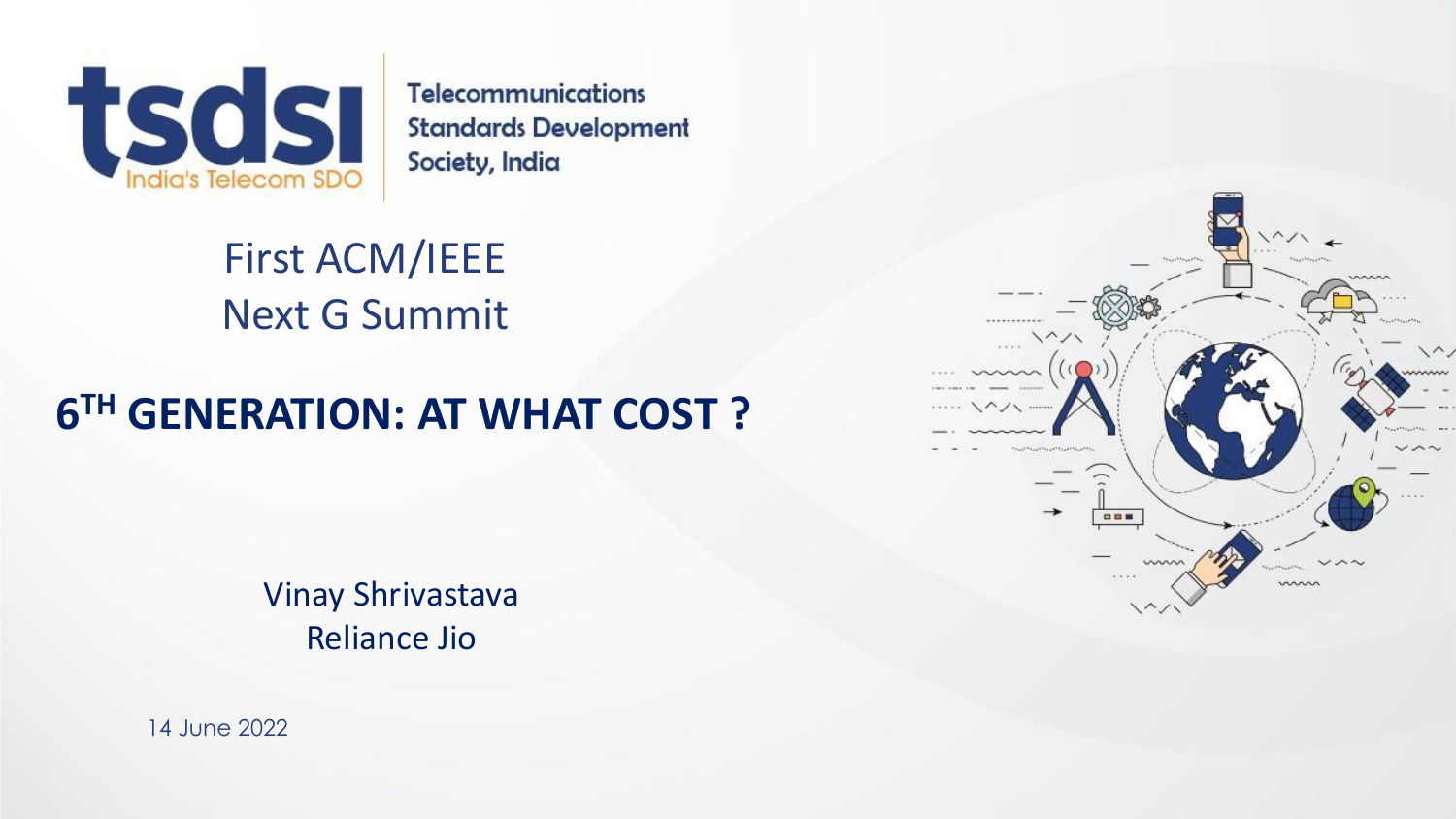# VINAY SHRIVASTAVA

- General Manager, Telecom Standards at Reliance Jio Infocomm Limited.
- Two decades of Telecom R&D experience.
- He pursued M.Tech from I.I.T. Roorkee.
- Delegate at ITU-R, 3GPP, TSDSI, and ORAN respectively.
- Actively involved in the modeling, simulation & implementation of various generations of cellular standards working with multiple MNCs during his career.

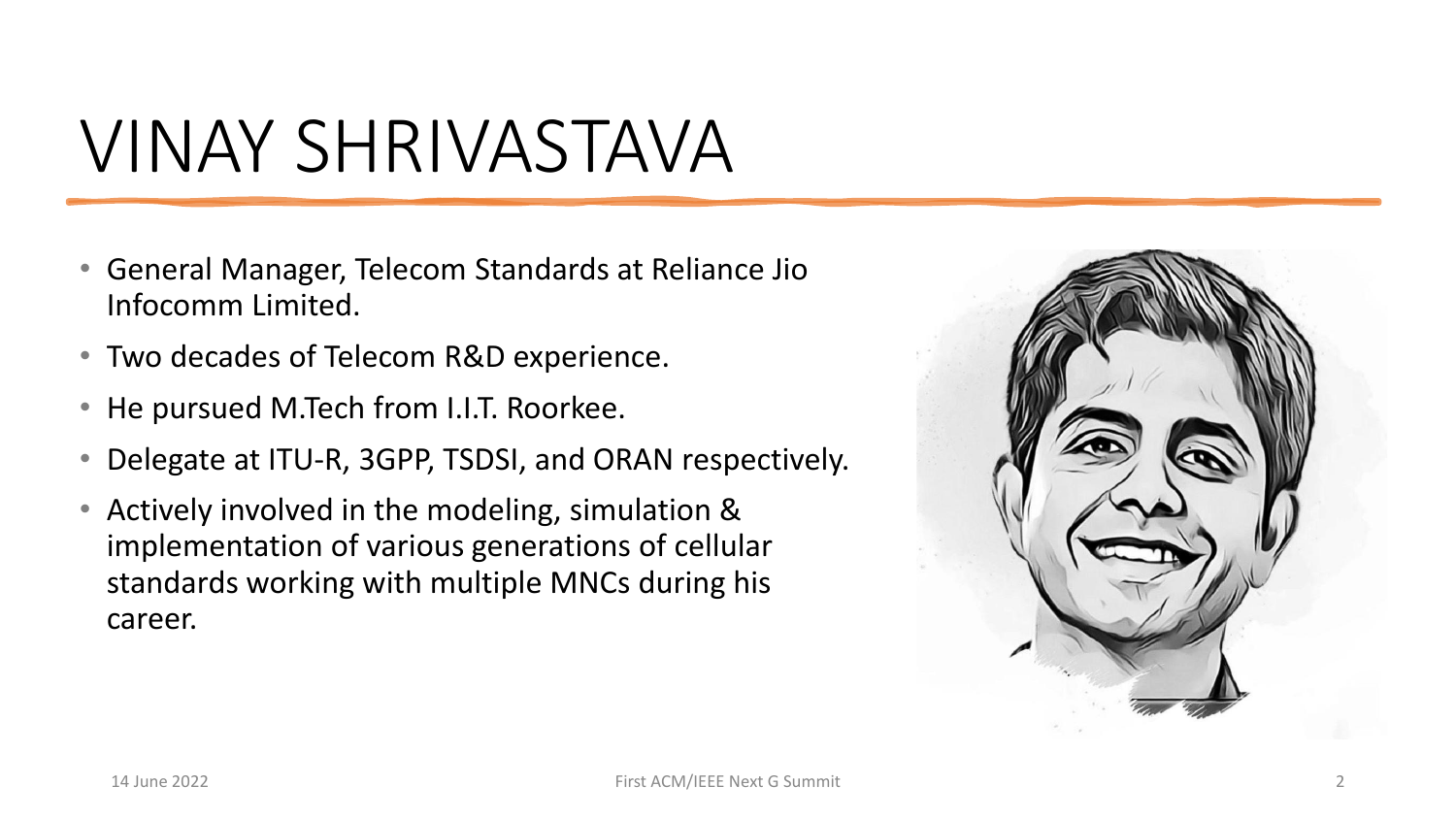

## JOURNEY FROM 5G to 6G: IMT

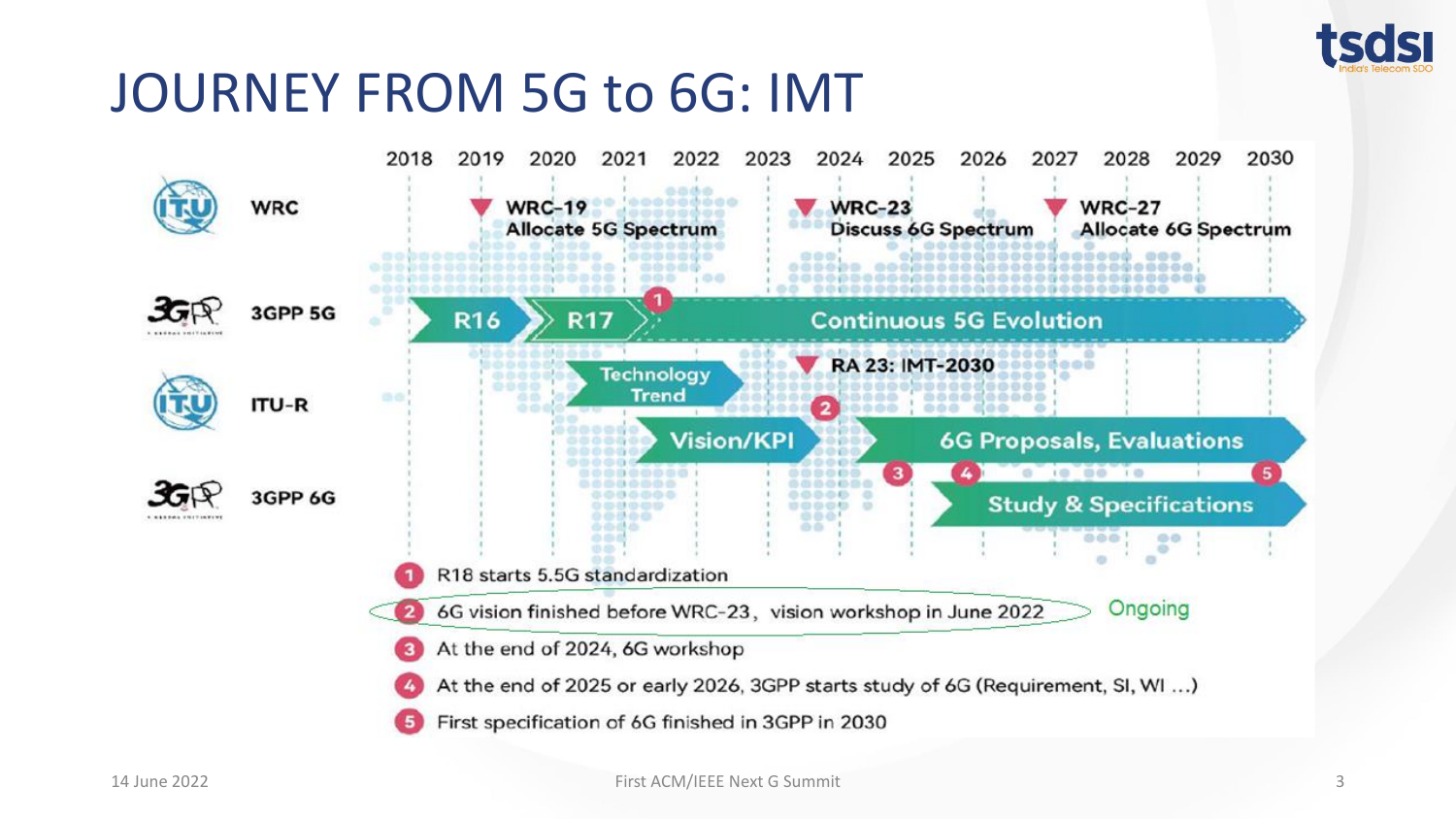

## TSDSI Study Group Networks SI70: ITU IMT2030

- The discussion on 6G Vision & Use cases in ITU-R started from Feb. 2021, and the final report will be submitted in June 2023.
- TSDSI Study captures the preliminary understanding on 6G Use cases, enabling technologies, KPIs, Network architecture, spectrum aspects.
- TSDSI made contributions towards the IMT.FUTURE TECHNOLOGY TRENDS & IMT.VISION 2030 document based on outcome of this study. [1][2]
- The TSDSI study does not limit its scope to terrestrial communication. It includes Deep space, Satellite & Under water communications use cases.

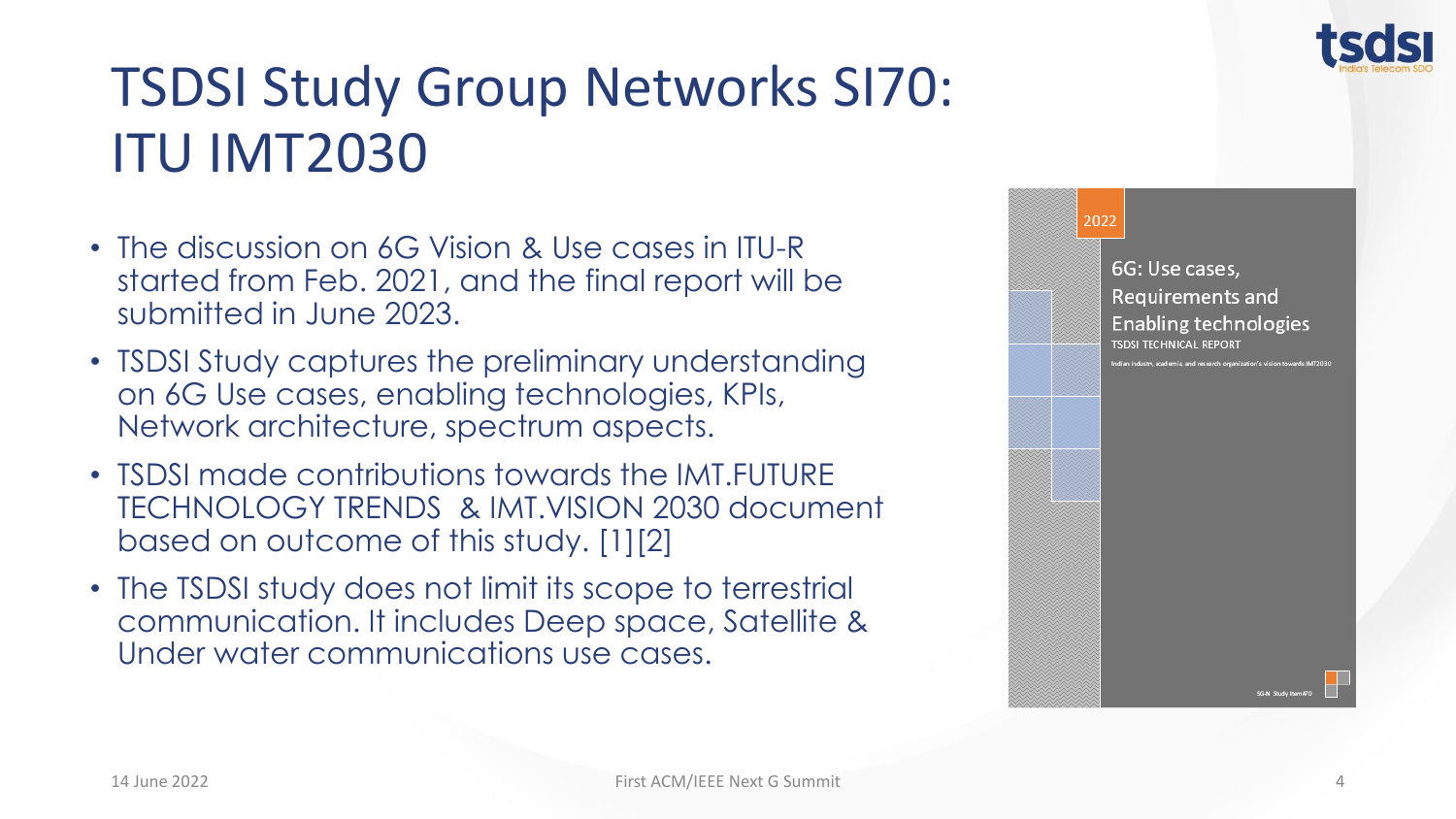# MEASURES OF TECHNOLOGY COST: *CAPEX, OPEX, ENVIRONMENT, SPECTRUM*

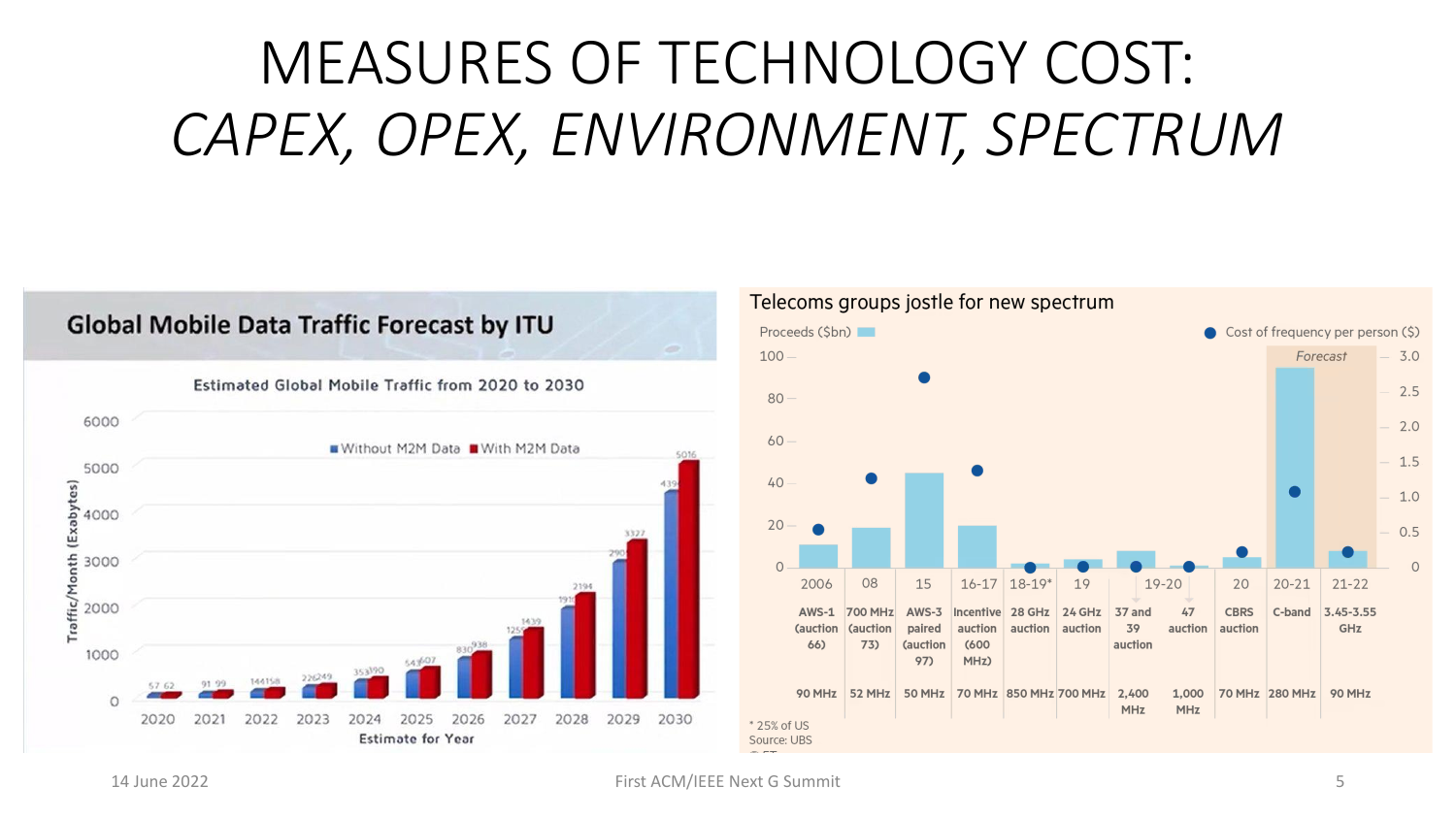

### Operators cost

Energy-saving methods differ between site level, RAN equipment and network planning



Source: GSMA - Mobile Net Zero State of the Industry on Climate Action 2021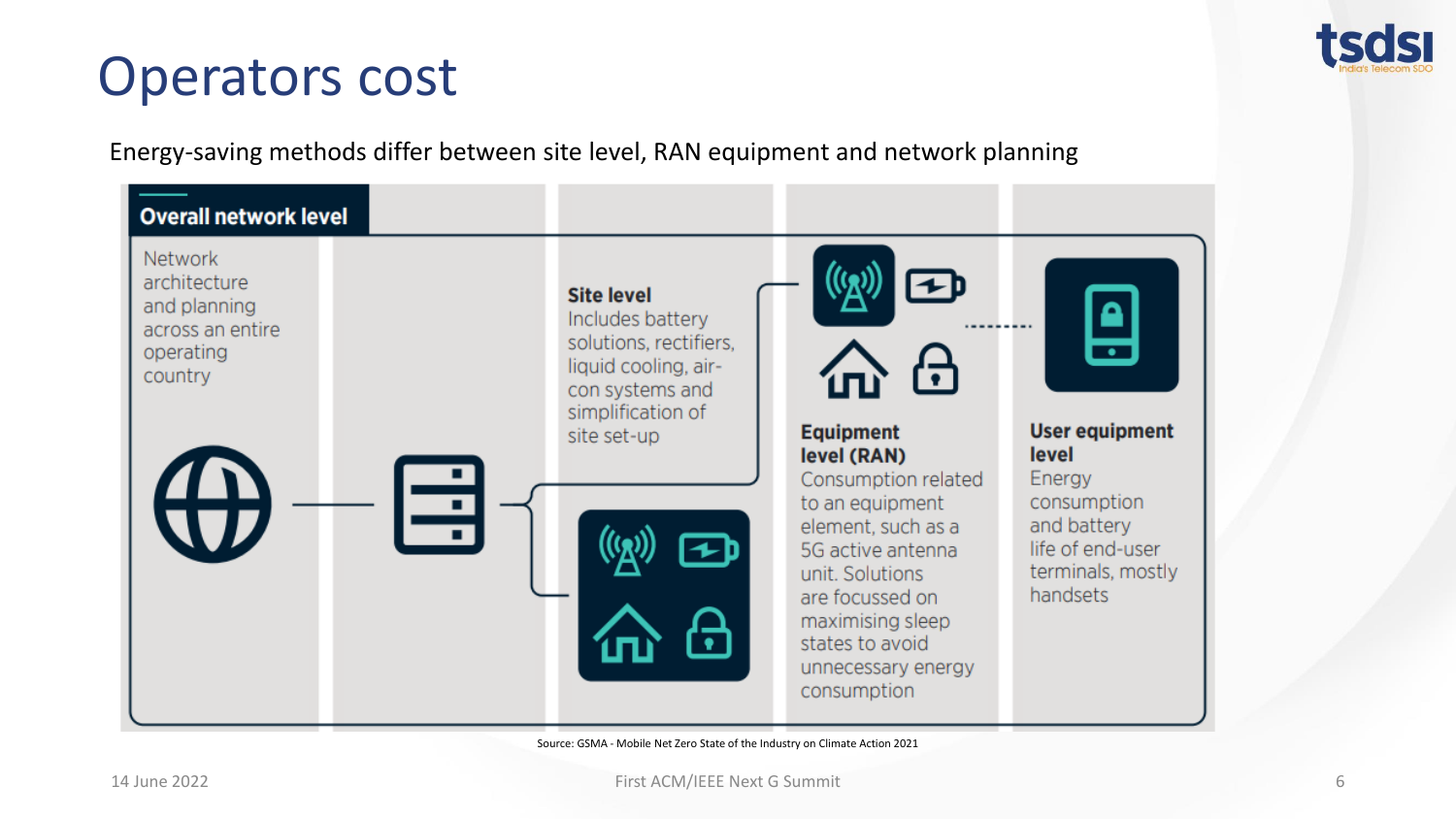

## Operators cost: Distribution



**80% MNO Energy > Network usage 50% of Total > Mobile Network 75% of Mobile Network: RAN sites**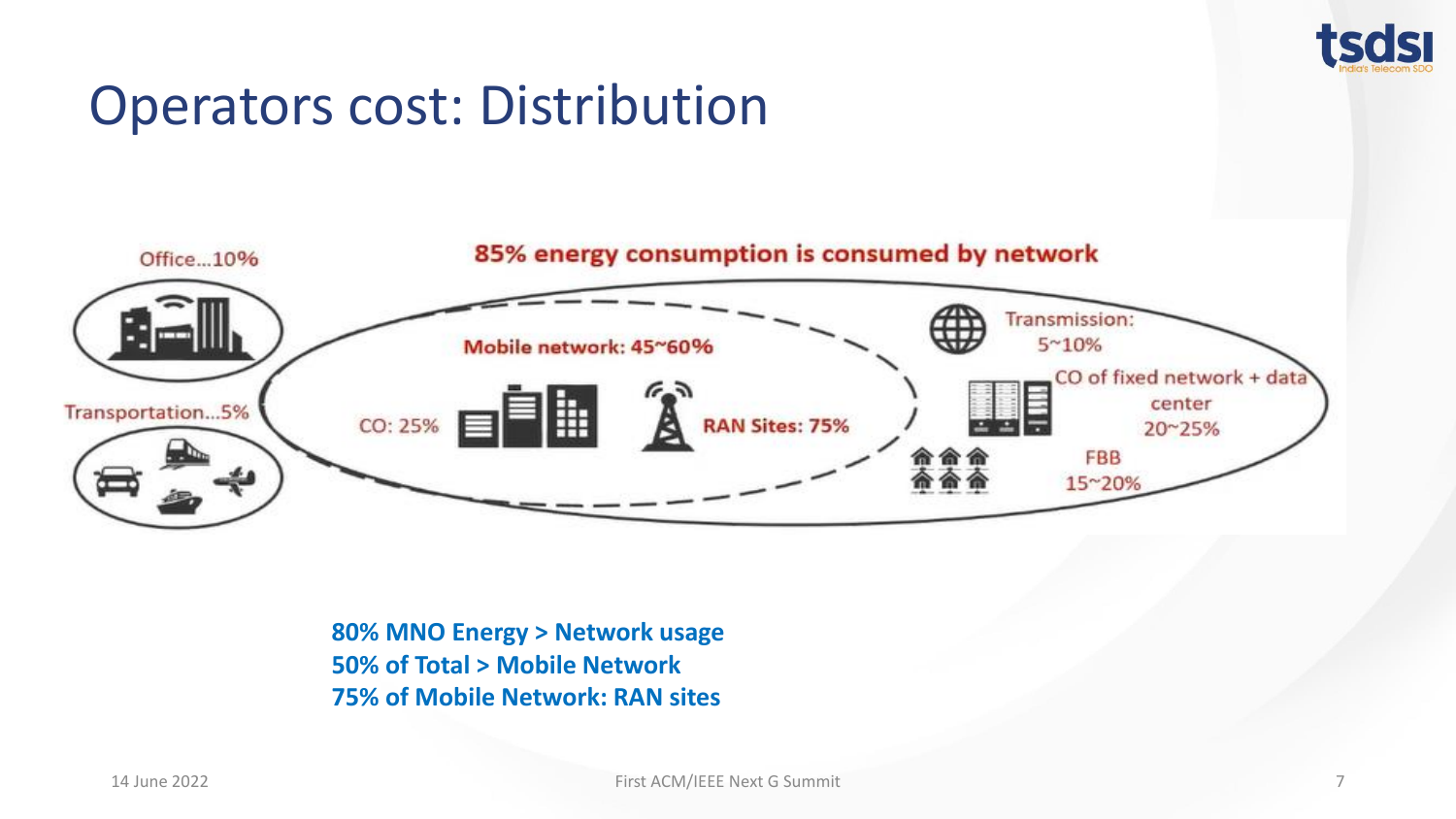## Environmental Cost



### **Greenhouse Gas Protocol**

#### **Scope 1 emissions:**

Direct emissions from owned and controlled sources, including fuel combustion, company vehicles, and fugitive emissions.

#### **Scope 2 emissions:**

Indirect emissions from generation of purchased electricity, steam, heating and cooling consumed by the reporting company.

#### **Scope 3 emissions**:

All other indirect emissions that occur in a company's value chain, including purchased goods and services, business travel, employee commuting, waste disposal, use of sold products, transportation and distribution (upstream and downstream), investments, leased assets and franchises.

The Greenhouse Gas Protocol, 2013, Technical Guide for Calculating Scope 3 Emissions Version 1.0, Supplement to the Corporate Value Chain (Scope 3) Accounting & Reporting Standard



Source: Technical Guide for Calculating Scope 3 Emissions Version 1.0, Greenhouse Gas Protocol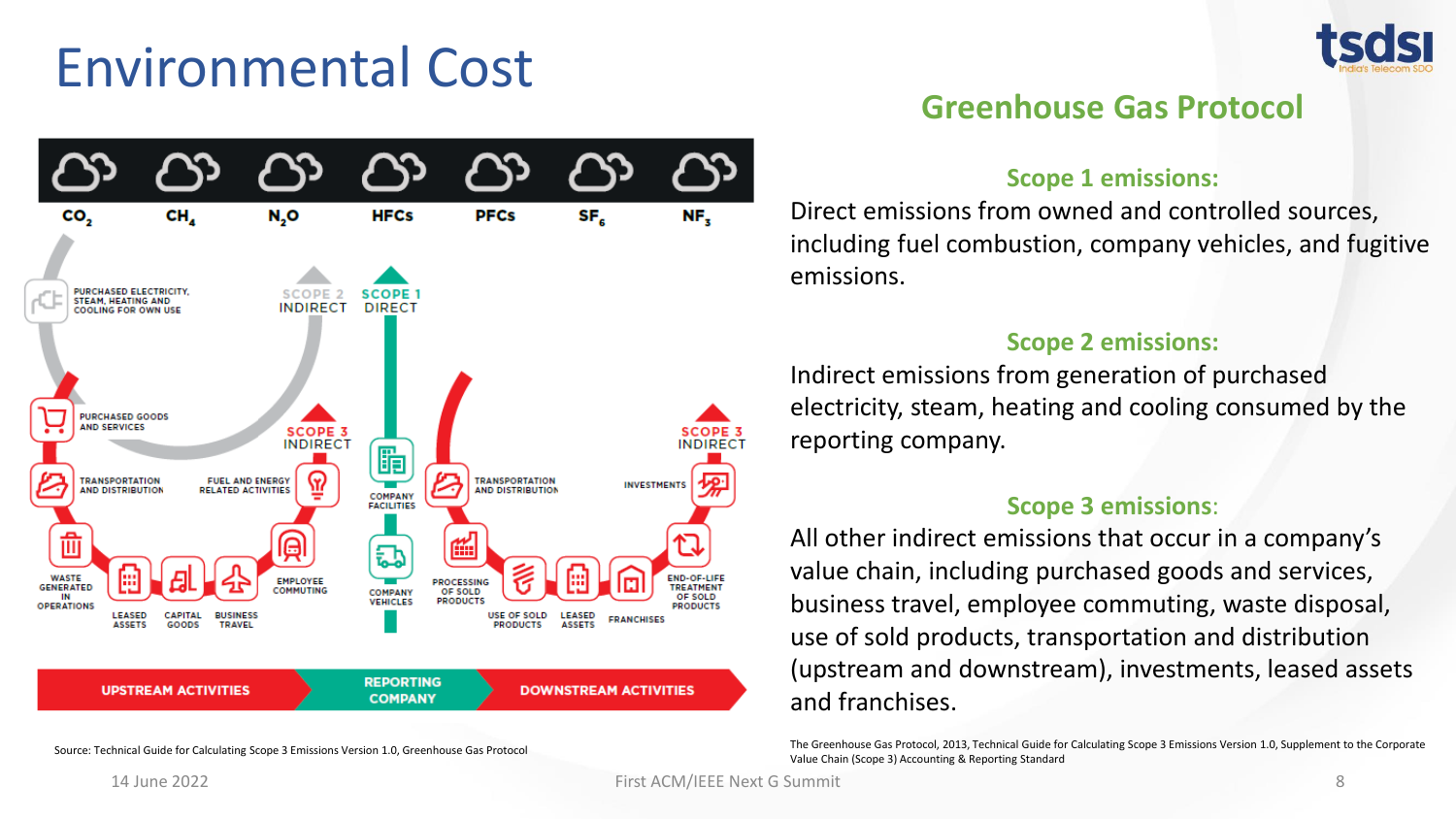

## Target Setting

SCIENCE BASED TARGETS (SBTs)

CARBON NEUTRAL

As defined by the Science-Based Targets Initiative to set carbon reduction targets in line with limiting global heating to below 2C.

- Refers to reducing and offsetting carbon emissions from own operations (Scope 1 and 2 emissions).
	- For MNOs the largest source of Scope 1 and 2 emissions are electricity use for networks and diesel fuel use for transport and generators.

NET ZERO

- Refers to the criteria used by the UN Race To Zero campaign, which includes reductions in Scope 3 emissions across the whole value chain.
- See unfccc.int/climate-action/race to-zero-campaign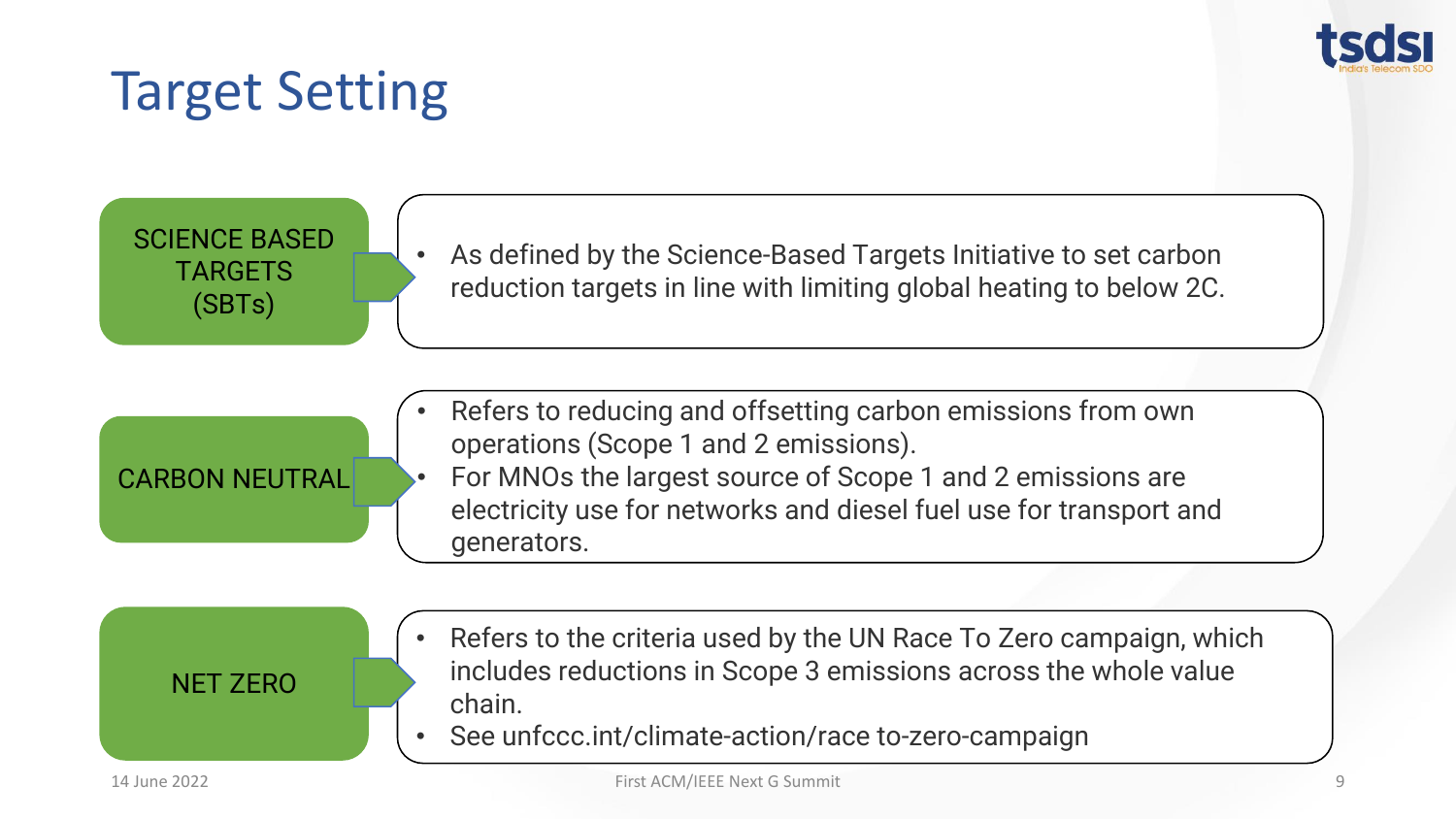

# NEW SPECTRUM & REGULATIONS





Attaining data rates of the order of 100 Gbps require usage of wider bandwidth available in higher frequency bands.



Such initiatives would call for new regulatory models to be implemented.



Some geographies have opened spectrum above 100 GHz encouraging early experimentation in sub-THz bands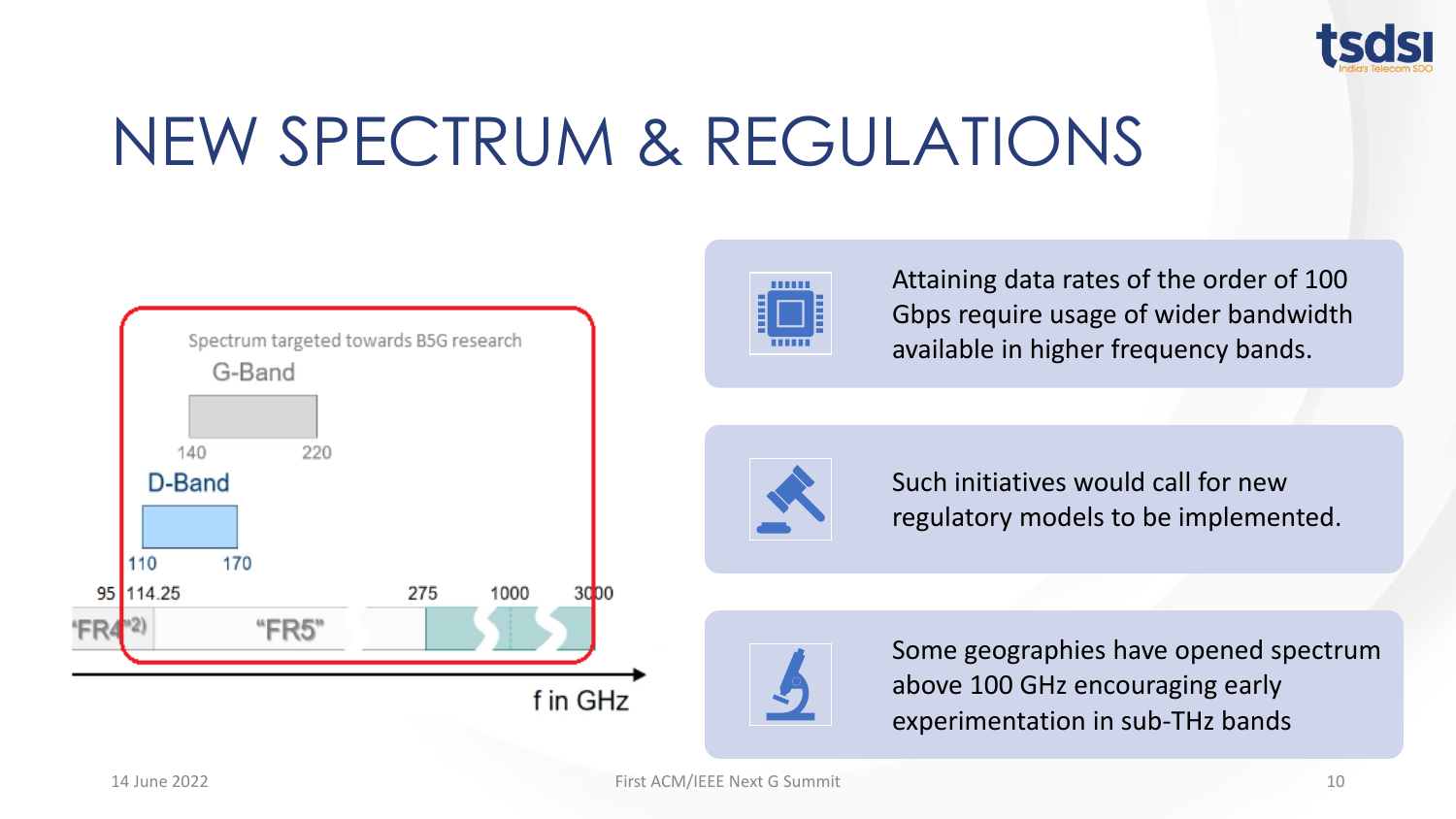# SPECTRUM COST: IMPACT & RESEARCH AVENUES

- 1. Trade-off between spectrum availability and densification of network deployment.
- 2. Ex. FS, FSS, IMT technologies to be designed to co-exist in same spectrum.
- 3. Need for Cooperative game theory to be applied across spectrum access by independent services.
- 4. Technologies to be capable of co-existent in same Space-Freq-Time by:
	- Waveform design All standards developed together – mutually dependent.
	- Developing a framework to be followed to allow independent specification development.
	- Cognitive Radio based technologies.



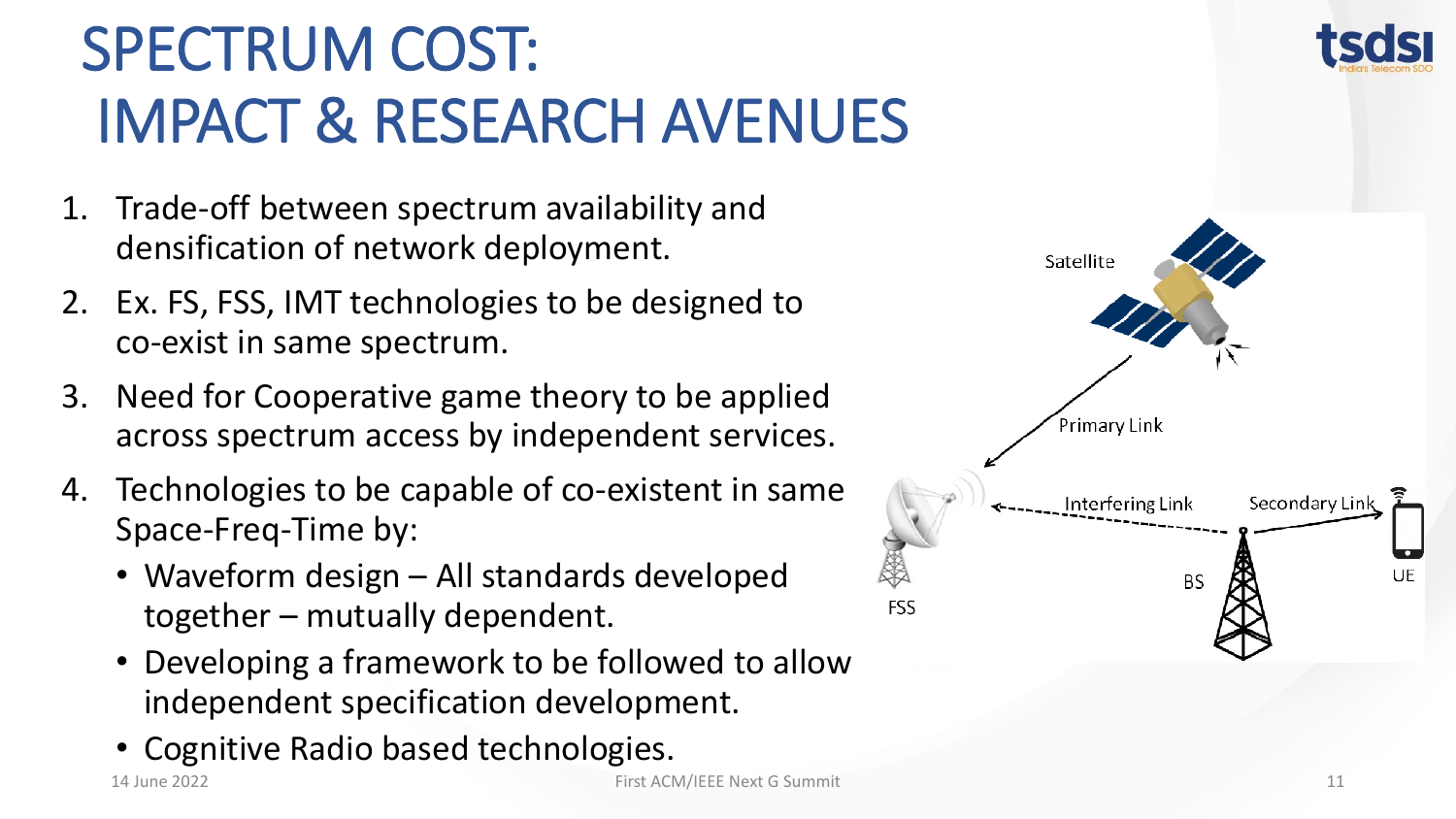

## Future Research Avenues: 6G RAN

**6G Green Networks:** Symbiotic radio Ambient backscatter communications, Reconfigurable intelligent surfaces

### **AI ML in 6G networks** for Green communications and computing

**Low-power 6G network:** Adaptive waveforms, Battery-less energy harvesting, and Adaptive modulation and coding techniques

**Sustainable Green 6G networks**

**SON** techniques

**Resource constrained Device Support**: Cell-free massive MIMO, Full duplex and THz communication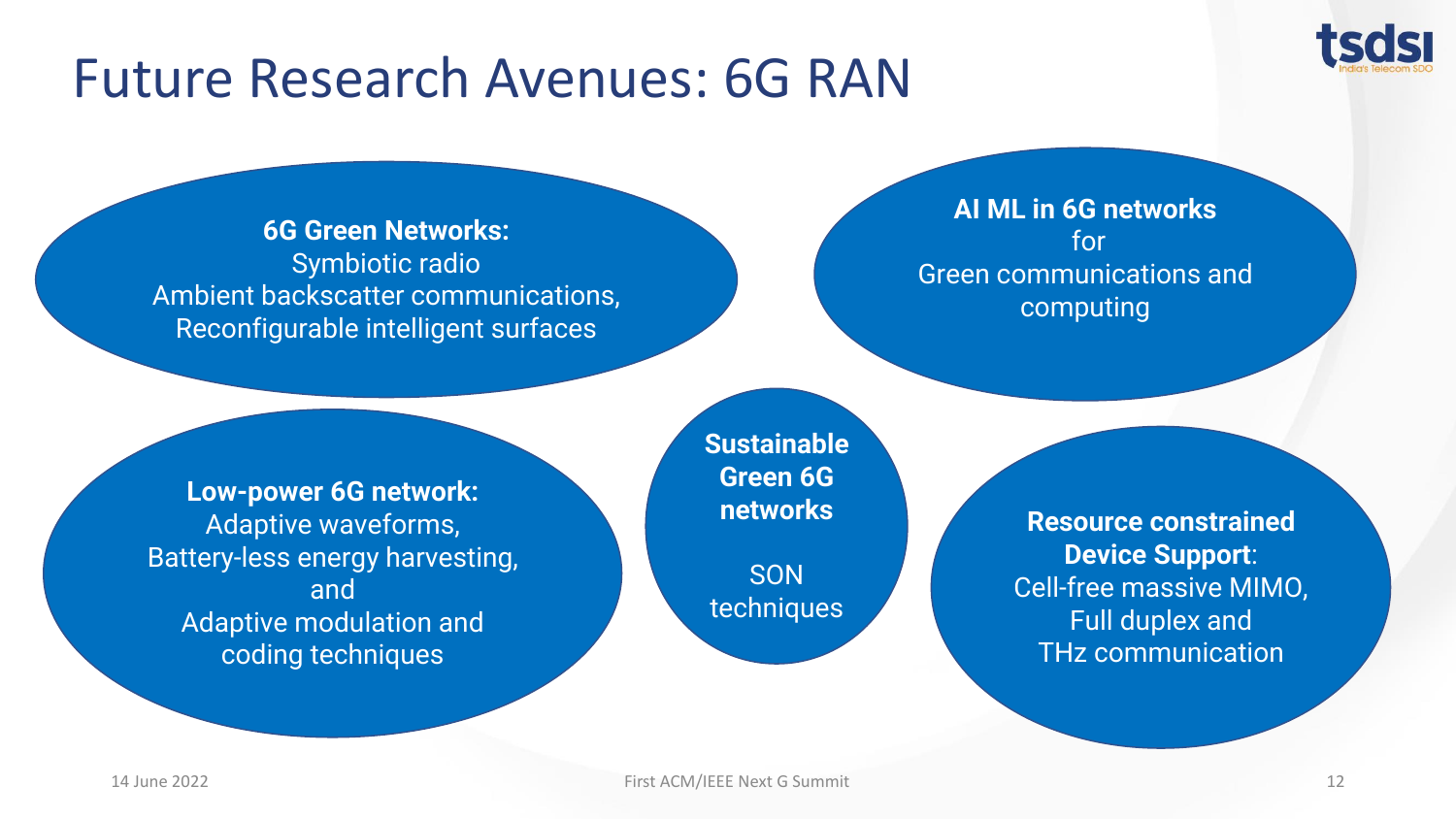

## Future Research Avenues: 6G CORE

| Smart energy management<br>techniques<br>for<br><b>Balancing Energy demand-</b><br>supply in 6G networks | Energy efficient edge/fog<br>computing,<br><b>Computation &amp; Data offloading,</b><br><b>Cloud-assisted resource</b><br>management<br>for<br><b>Green IoT networks</b> | Redesigning network<br>protocols<br><b>Reinventing Transport</b><br>technologies<br>For<br><b>End to End Low Latency</b> |
|----------------------------------------------------------------------------------------------------------|--------------------------------------------------------------------------------------------------------------------------------------------------------------------------|--------------------------------------------------------------------------------------------------------------------------|
| Architectures/topologies<br>for<br><b>Energy-efficient hierarchical</b><br><b>IoT-cloud networks</b>     | Analytical, optimization and<br>experimental approaches<br>for<br><b>Green communications and</b><br>computing in 6G networks                                            | Others                                                                                                                   |

First ACM/IEEE Next G Summit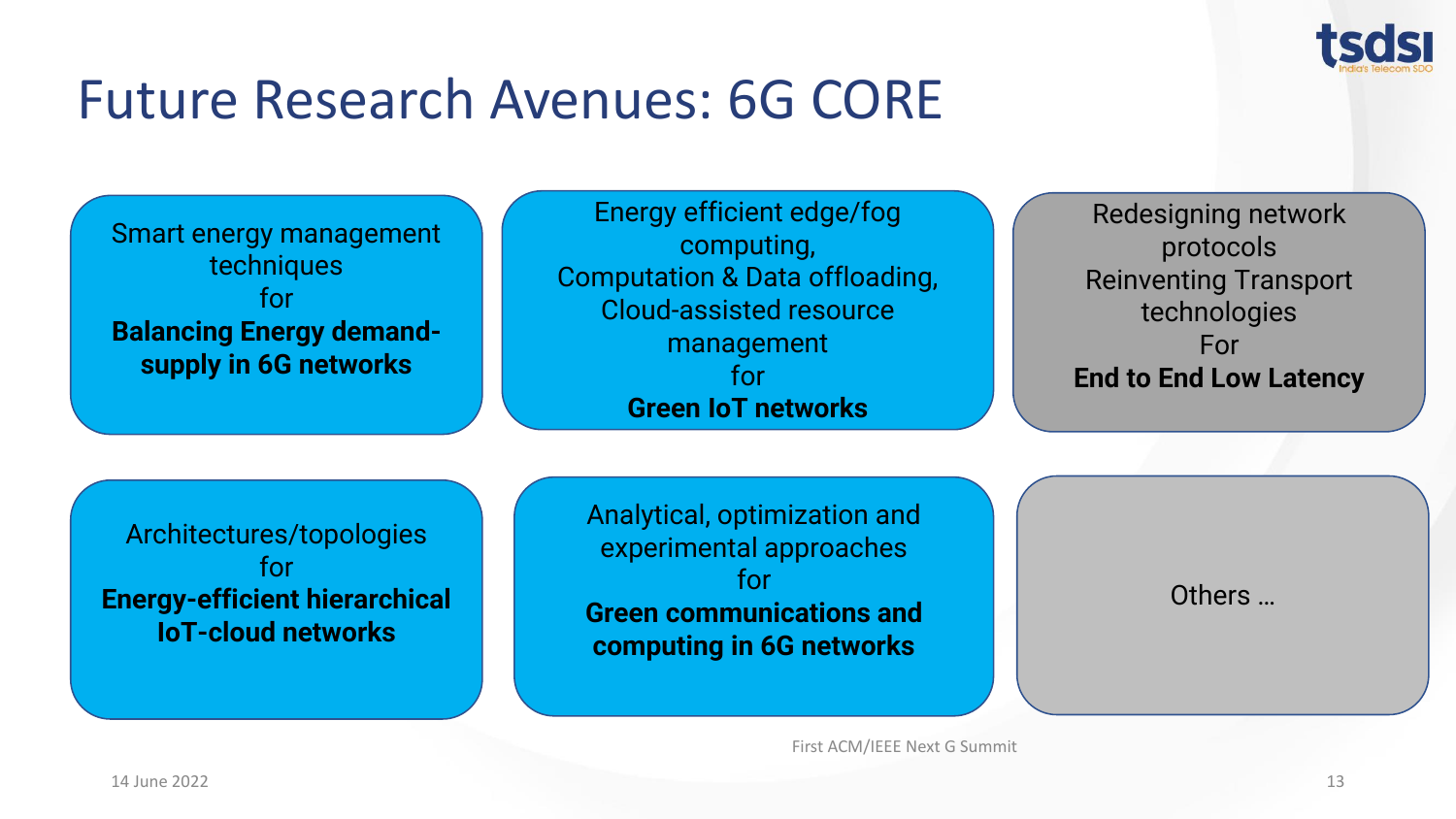### Promising Technologies [1]:

Light Communications

| <b>Sr</b>      | <b>KPI</b>                          | <b>RF THz</b>               | Light                    |
|----------------|-------------------------------------|-----------------------------|--------------------------|
| 1              | <b>Available</b><br>bandwidth       | Tens to hundreds<br>of GHz  | <b>Hundreds of THz</b>   |
| 2              | <b>Transmission</b><br>distance     | non-line-of-sight<br>(NLOS) | <b>LOS</b>               |
| 3              | <b>Electromagnetic</b><br>radiation | <b>YES</b>                  | <b>NO</b>                |
| $\overline{4}$ | Data rate<br>achieved               | 100Gbps                     | 10Gbps                   |
| 5              | <b>Spectrum</b><br>regulatory       | Licensed                    | Unlicensed               |
| 6              | <b>Penetration</b><br>ability       | Special opaque<br>materials | Transparent<br>materials |
| $\overline{7}$ | <b>Inter-cell</b><br>interference   | serious                     | <b>None</b>              |
| 8              | <b>Cost</b>                         | expensive                   | Cheap                    |
| 9              | <b>Transmission</b><br>power        | High                        | Low                      |
| 10             | <b>Diffuse reflection</b><br>losses | High                        | Low                      |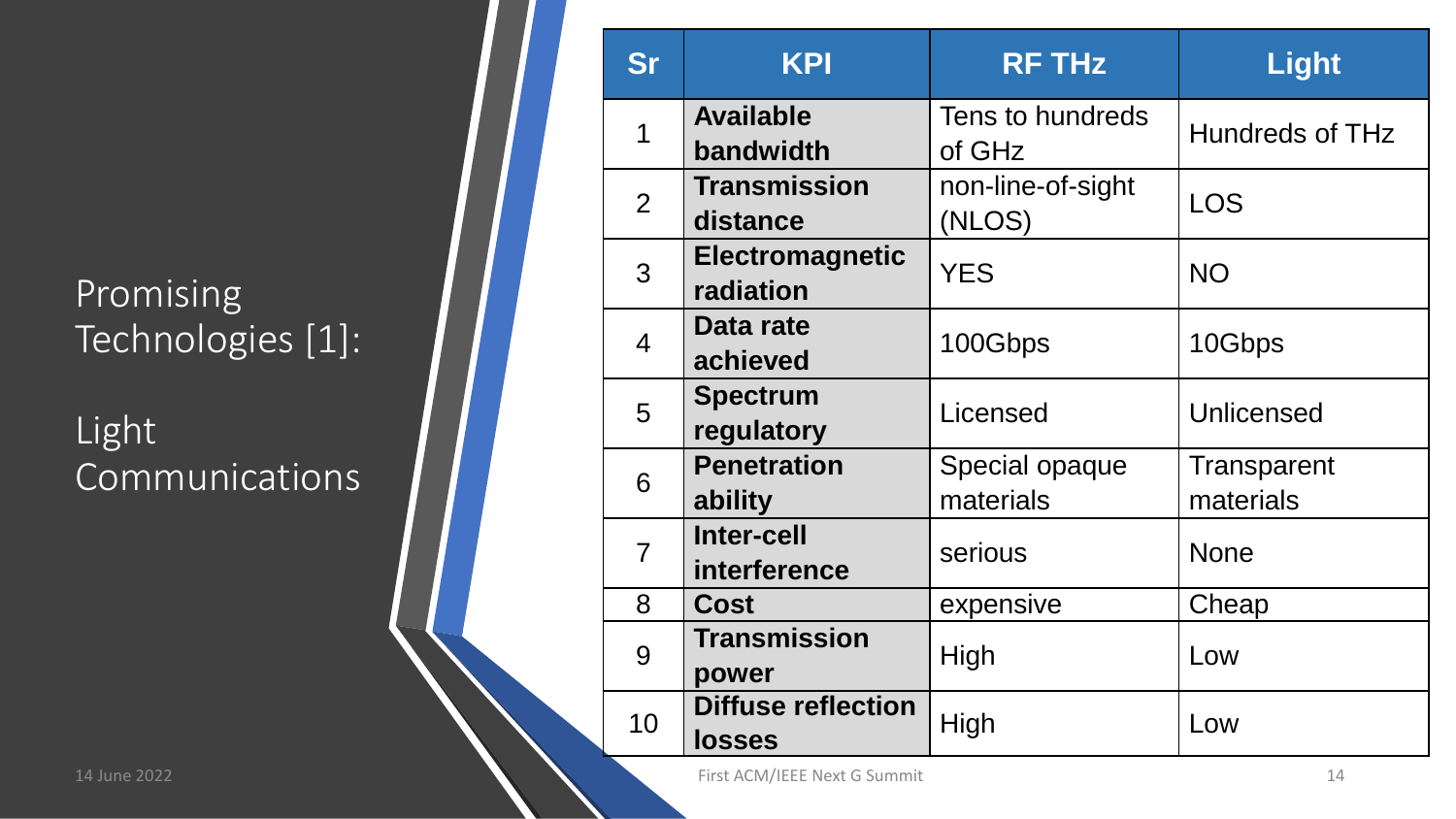

# References

- 1. Document 5D/TEMP/320, Draft working document towards a preliminary draft new Report ITU-R M.[IMT.FUTURE TECHNOLOGY TRENDS OF TERRESTRIAL IMT SYSTEMS TOWARDS 2030 AND BEYOND]
- 2. Document 5D/TEMP/273, [Draft] detailed workplan for the development of preliminary draft new Recommendation ITU-R M.[IMT.VISION 2030 AND BEYOND].
- 3. "6G: Use cases, Requirements & Enabling technologies", Technical Report SI73 TSDSI Study Group Networks
- 4. The Greenhouse Gas Protocol, 2013, Technical Guide for Calculating Scope 3 Emissions Version 1.0, Supplement to the Corporate Value Chain (Scope 3) Accounting & Reporting Standard.